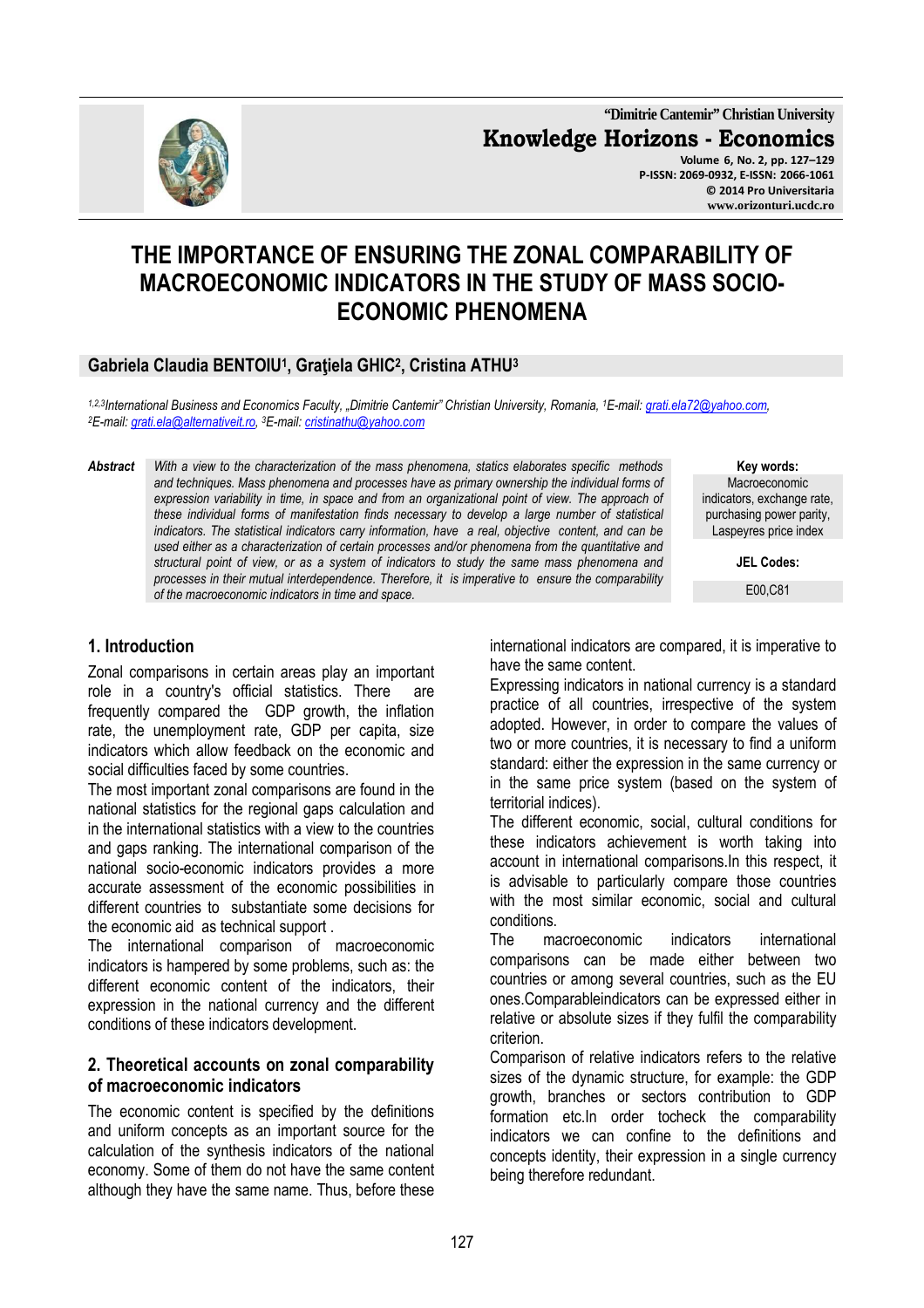The absolute indicators comparison is made in two or more countries.In this case, there are two issues: if absolute indicators are compared in two or more countries of the National Accounting system, differences in content are not taken into account because the basic concepts and definitions for the national calculations do not vary significantly;but if we compare the absolute indicators in two or more countries with different statistical systems, then the indicators contents differ and a common calculation methodology is necessary as well.

Regardless the statistical system used, the comparison of absolute indicators in two or more countries is made by converting the indicator value in the same currency.

In order to achieve this objective, in the international statistical practice, there are two methods:

*a) exchange rate and b) purchasing power parity.* 

*The exchange rate* is the price to be paid on the transfer in foreign currency for national currency units. If in the case of fixed rates, the exchange rate is univocally decisive, in the case of flexible rates, the exchange rates are subject to daily changes and the recalculation will be made with the average exchange rate. Recalculation is performed by reporting the synthetic indicator, expressed in the national currency at the current exchange rate.

 The exchange rate is determined by the supply and demand of foreign currencies, and these, in turn, are conditioned by limiting trade relations as commodities and therefore the exchange rate does not consider a large amount of the goods included in the GDP.Apart from these, certain speculations are present on the foreign exchange stock market and they will ultimately correct the exchange rate.

If we keep in mind that customs duties and trade restrictions, etc. also change the exchange rates trend, we can conclude that the average exchange rate is not an indicator that expresses the purchasing power.For this reason, in international comparisons, synthetic indicators recalculation on the basis of the exchange rate is used in order to get a relative information.

The most reliable results are obtained in the international comparisons of the synthetic indicators while using their purchasing powers.

*The purchasing power parity* expresses the number of national currency units necessary to buy abroad a certain amount of goods for which there is spent a certain amount of national currency units in the country. Depending on our purpose, we can calculate the overall parity, when comparing the global or specific parity indicators, when comparing less extended indicators (*private consumption, final consumption, gross fixed capital formation etc*.).

Purchasing power parity is achieved on the basis of goods and services comprised in the sample: the prices reflect the number of currency units to be paid for a particular good and the purchasing power shows the number of goods a monetary unit can buy .

In conclusion, the purchasing power parity expresses the number of units of foreign currency needed to get the same mass of goods abroad when they are produced in the country with a national currency unit. Zonal comparison on indices basis is similar to comparison in time. For the comparison in space (in an area) we should resort both to the price index and physical volume index.

The prices index emphasizes the prices change in two regions.In fact, an index of prices expresses the purchasing power parity, i.e., whenever the price level of the sample in the country A is higher or lower (*equivalent to the current period of the time comparisons*) than the one in the country B (*equivalent to the basic period*), and vice versa.

As for comparisons over time, issues arise with respect to: choosing the type of price index; the choice of comparison; setting up the sample of goods and services. For comparisons between country A and B there can be used a Paasche-type index, in which prices are weighted with the quantity of goods in the sample, i.e., an index of Laspeyres-type price.

As shown, the difference between the two indexes regards the weights used in the country A or B. As the country that provides the weights for building indices is preferred, Fisher's medium index is used as it eliminates the influence of weighing, so this type of index is the basis of purchasing power parity in bilateral relations.

We encounter the biggest difficulties when building the sample of goods and services for which prices are recorded in the two countries and on which the index is calculated.

The physical volume index is often used for bilateral international comparisons and it expresses how many times it was physically bigger or smaller, the comparative indicator in one country against another.

In international statistics, the most difficult problems arise in the comparisons among several countries, because we must choose the country regarded as the comp, the GDP expressed in the this country's currency is compared with the GDP in other countries and starting from the obtained results, there can be ranked the countries according to these indicators.

Another problem relates to the quantities of goods in each country chosen for the comparison and they are assessed acccording to the prices charged in the country taken as a comparison basis. Thus an absolute indicator is obtained further to the aggregation of all the items included in the sample.